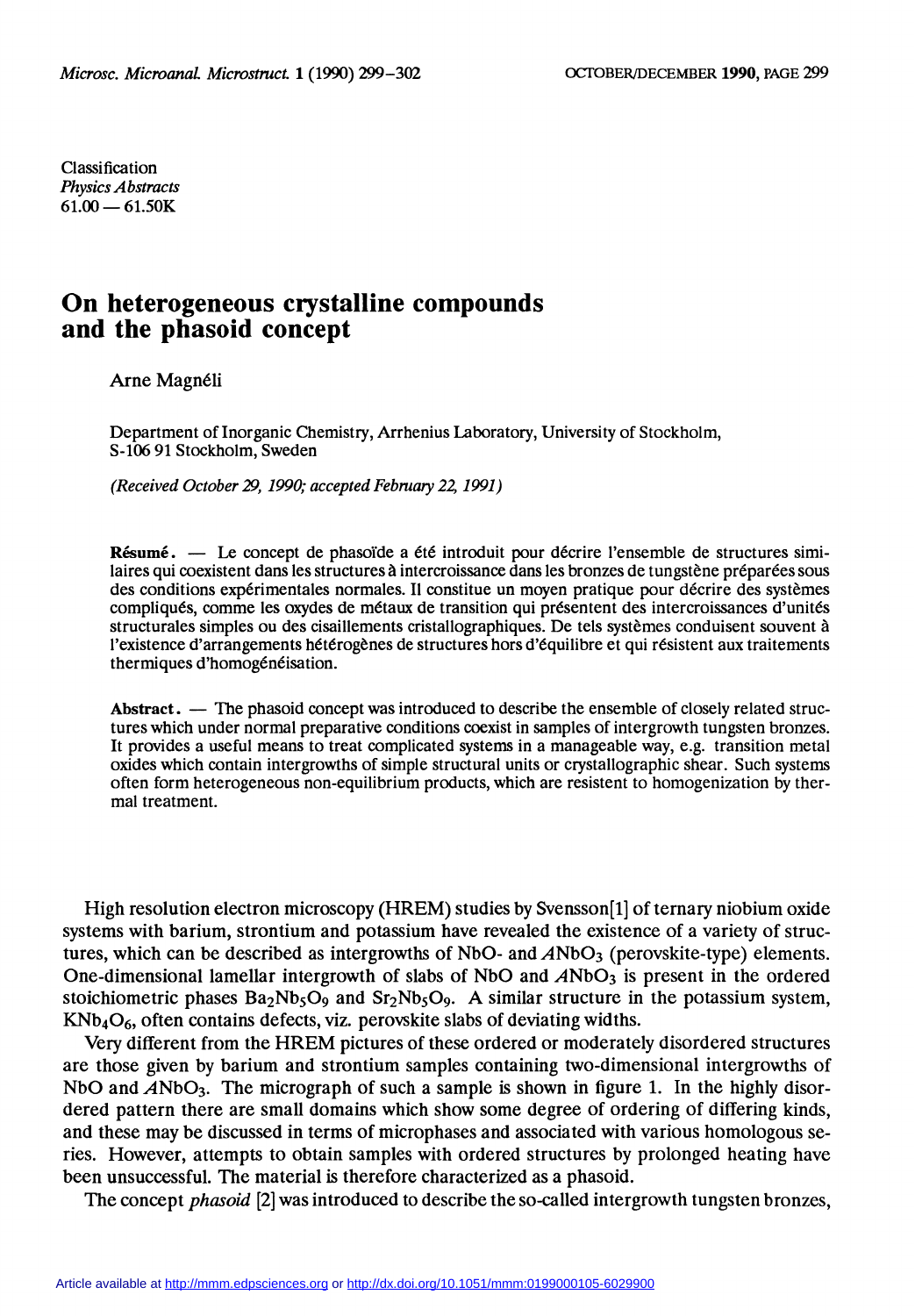

Fig. 1. - HREM image of  $\alpha$ -phasoid in sample of gross composition BaNb<sub>6</sub>O<sub>8</sub>. The dark contrast corresponds to  $Nb<sub>6</sub>$  octahedra of NbO; the square net in between represents the Ba and Nb atoms of perovskite.

ITB [3]. The building principle of these compounds  $A_x$ WO<sub>3</sub> ( $A = K$  and heavier alkali metals,  $x \leq 0.1$ ) is a lamellar intergrowth of slabs of hexagonal tungsten bronze type (HTB), which contain the A atoms, with slabs of distorted  $WO_3$  structure (Fig. 2). By varying the thickness of the slabs it is possible to derive homologous series of ideally ordered ITB structures. Such ordered structures have been observed but are exceptional, however. Even carefully prepared samples, when examined by HREM, show a high degree of structural disorder, with slabs of very different widths (Fig. 3). Heat treatment extending over periods of months does not usually result in ordered single-phase samples, although the degree of order in individual crystallites may have increased. A state of thermodynamic equilibrium thus not being practically attainable, it appeared useful to introduce the word phasoid to describe the ensemble of ITB structures in the system. In the diagram of conditions for formation of potassium tungsten bronzes (Fig. 4), the areas HTB and TTB (for tetragonal tungsten bronze) represent phases of variable compositions, the variations being associated with the occurrence of point defects (vacancies) at the potassium atom positions. The ITB area, on the other hand, indicates the range of temperatures and compositions within which the phasoid materials form.

The phasoid concept should be useful in describing in a manageable way, structures and conditions of formation in many other kinds of complex systems, e.g. transition metal oxide systems which exhibit crystallographic shear (CS). If once formed at irregular spacings, which is very often the case, CS planes are not likely to move laterally even at prolonged heat treatment, and a state of thermodynamic equilibrium is then not practically attainable. This is so e.g. in the tungsten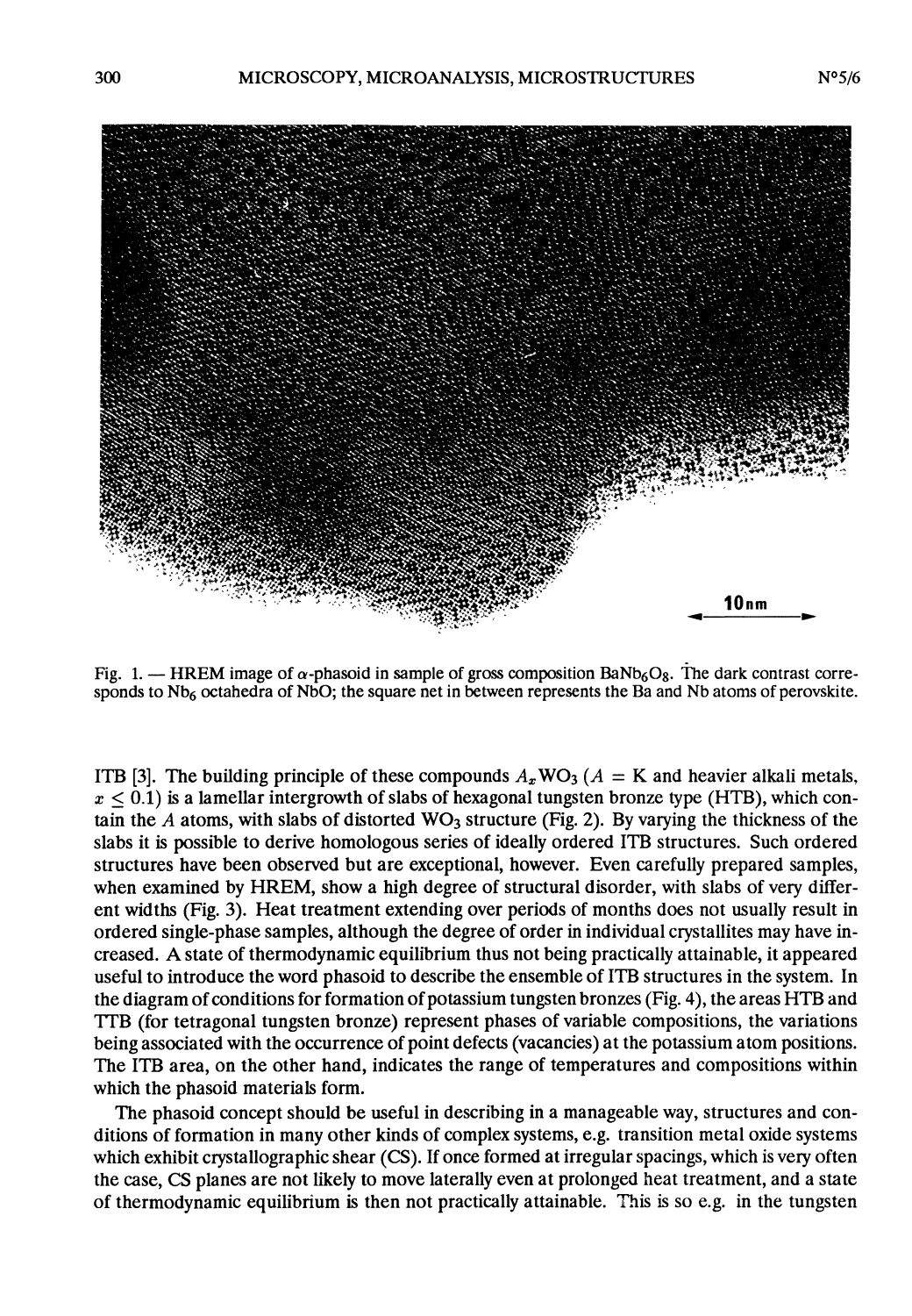

Fig. 2. - Structure model of an ITB phase (L. Kihlborg).



Fig. 3. - HREM image of an ITB crystallite from a  $Cs_{0.03}WO_3$  sample. From [4].

oxide system (2 and references therein).

Crystalline compound materials which contain phasoia structures like those shown in figures 1 and 3 deviate much from the usual notion of chemicai compounds and crystals as homogeneous, periodic arrangements of atoms. Such heterocrystals ana hererocompounus, obtained by practical